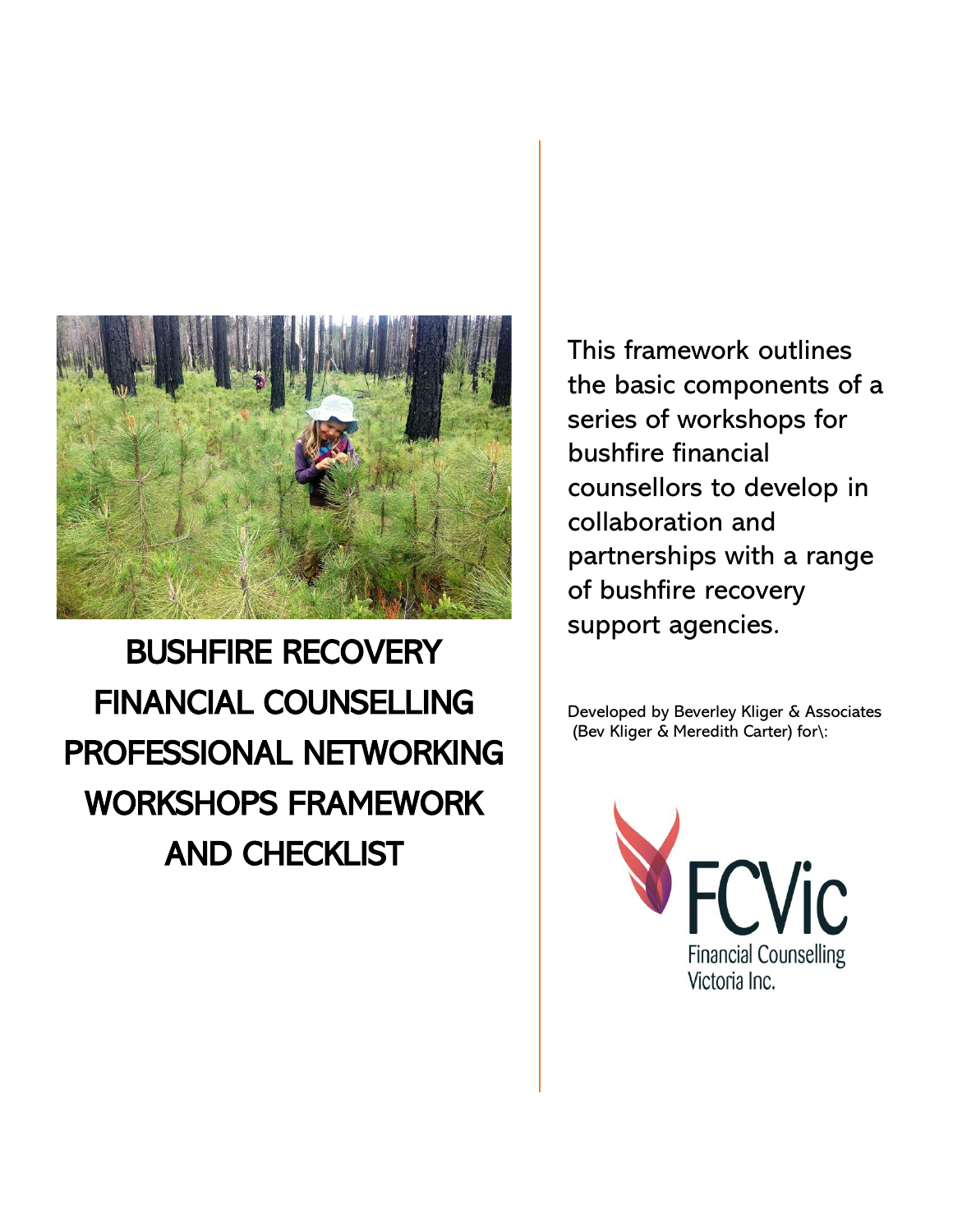# **Contents**

| <b>SUMMARY</b>                                                                                 | 1              |
|------------------------------------------------------------------------------------------------|----------------|
| STEP 1. ESTABLISH THE PURPOSE OF YOUR WORKSHOP                                                 | $\overline{2}$ |
| STEP 2. DECIDE THE PRIMARY AUDIENCE                                                            | $\overline{2}$ |
| <b>STEP 3. CONSIDER FORMAT</b>                                                                 | 3              |
| STEP 4. SET THE WORKSHOP DATES                                                                 | 3              |
| STEP 5. DETERMINE THE WORKSHOP TOPICS                                                          | 4              |
| STEP 6. CONFIRM YOUR SPEAKERS                                                                  | 4              |
| STEP 7. LIMIT THE PRESENTATIONS AND USE CASE STUDIES                                           | 5              |
| STEP 8. REMEMBER HOUSEKEEPING                                                                  | 5              |
| STEP 9. AFTER THE WORKSHOP FOLLOW-UP INFORMATION                                               | 6              |
| STEP 10. EVALUATE AND ANALYSE TO INFORM FUTURE WORK AND COLLABORATION                          | 6              |
| BUSHFIRE RECOVERY FINANCIAL COUNSELLING PROFESSIONAL NETWORKING WORKSHOPS<br><b>CHECKLIST</b>  | 7              |
| APPENDIX 1. CONCISE OUTLINE OF THE FCVIC PROFESSIONAL NETWORKING WORKSHOPS APRIL<br>2020       | 8              |
| APPENDIX 2. FCVIC PROFESSIONAL NETWORKING BUSHFIRE RECOVERY WORKSHOPS RUNNING<br><b>SHEETS</b> | 9              |
| APPENDIX 3. TEMPLATE FOR EVALUATION SURVEY                                                     | 12             |

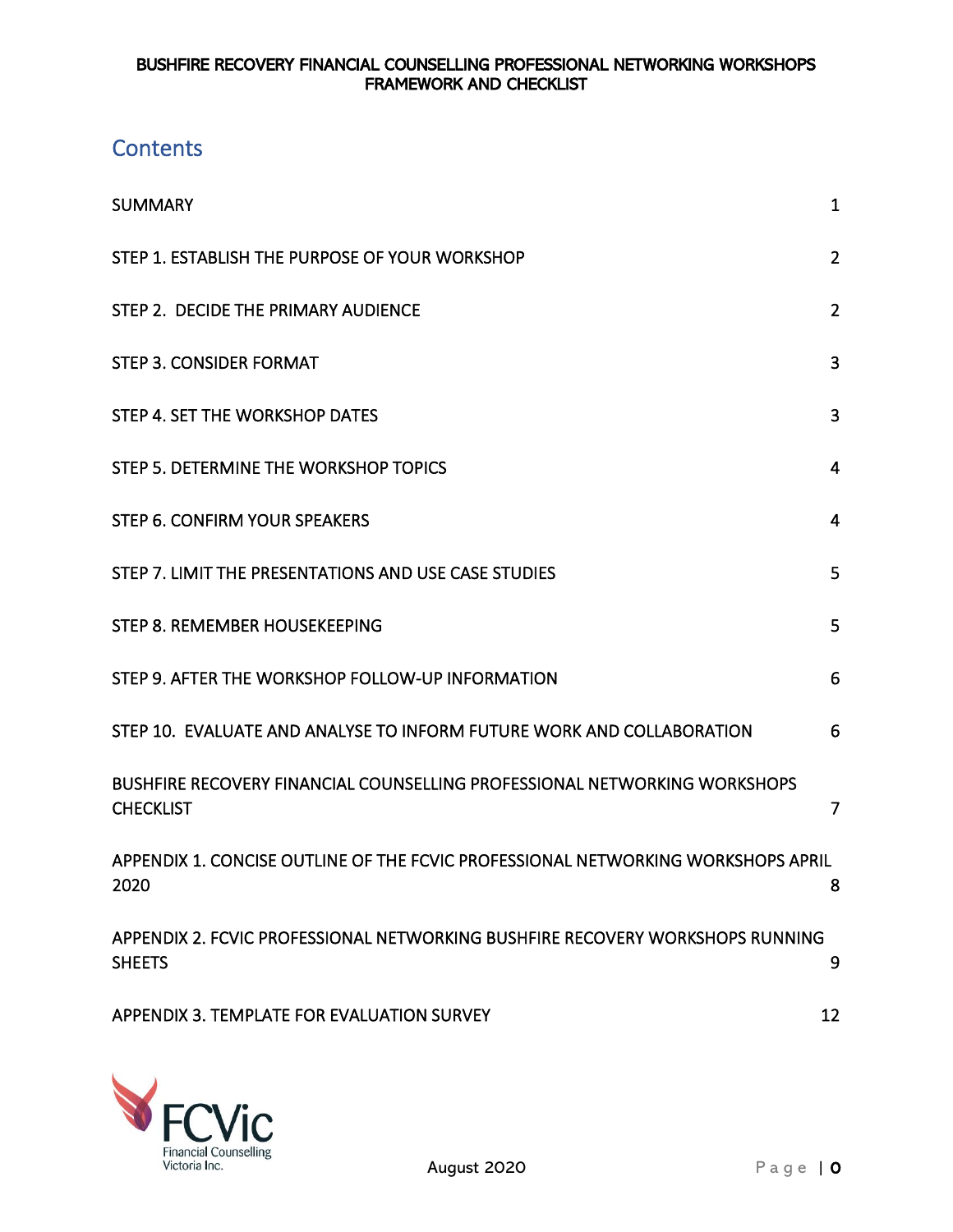# <span id="page-2-0"></span>**SUMMARY**

This framework outlines the basic components suggested for workshops that will develop the relationships and potential for collaboration between bushfire financial counsellors and other support agencies relevant to the bushfire recovery effort. This is likely to include local and state government agencies and specialist services dealing with issues such as family violence, mental health and legal support, as well as indigenous and generalist social support agencies.

The framework incorporates a checklist you can use to develop and roll out collaborative workshops that will assist the bushfire recovery effort in your area. You will find that the key steps in the checklist are not necessarily sequential. They may well overlap as you put them into practice. The focus is on the development of a series of on-line workshops that help both network different community support workers and help them to identify effective and client focused ways of working together.

The framework is derived from a model developed by FCVic as part of its bushfire response. The model underpinned the timely delivery of a series of professional networking workshops by FCVic following the 2019-20 bushfires. The workshops were customised for each of the two regions most affected by the bushfires in Victoria - East Gippsland and North-East Victoria.

The framework emphasises a community development approach. This begins with the process of research into the agencies to target, the key issues in the area to focus on, and the most appropriate speakers to discuss those issues. This is the beginning of the process of building the collaboration and partnerships between financial counselling services and other services and organisations that support the bushfire recovery effort.

The community development approach and the design of the workshops themselves also acknowledges that many support workers will not have a deep understanding of what Financial Counsellors do. It also builds on the awareness that people working in the bushfire recovery space are often new to their roles and may have been personally affected by the bushfires.

The effectiveness of the approach in Victoria was underpinned by the credibility of the peak body FCVic. This credibility assisted the organisers to gain participation in the preparatory research. It also facilitated gaining agreement to participate in the workshops themselves by both panellists and attendees in a short space of time.

The Appendices include tools FCVic utilised which you may find useful to use as templates.

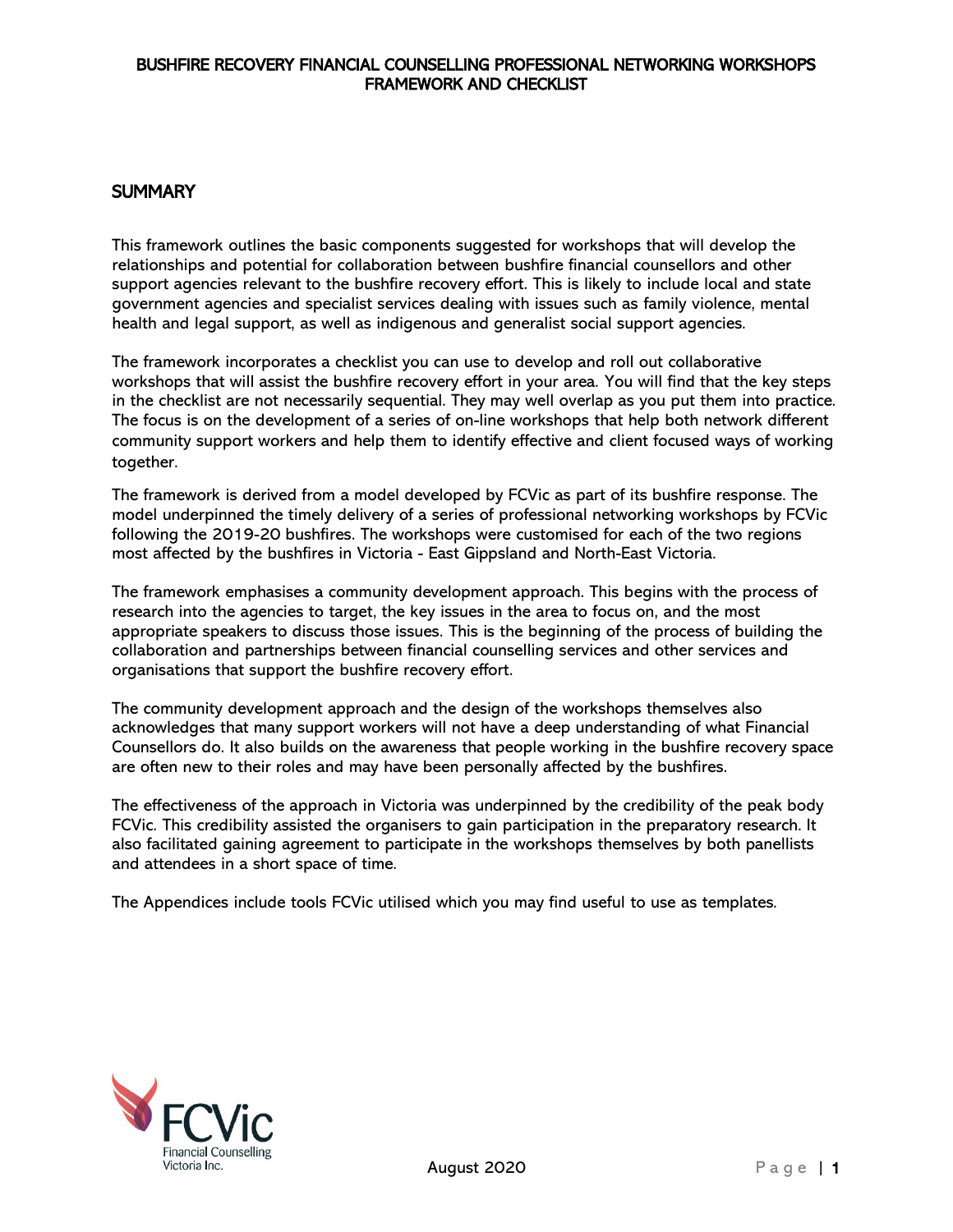# <span id="page-3-0"></span>STEP 1. ESTABLISH THE PURPOSE OF YOUR WORKSHOP

Create a clear and concise outline setting out:

- the purpose of the workshops
- the key objectives
- the intended audience
- the proposed delivery format and process
- the intended duration.

A short outline of no more than one page will support both the process of seeking the participation of agencies and presenters in the development and delivery of the workshops. It will also be crucial to the marketing or advertising the workshops. Appendix 1 is the overview developed by FCVic for its workshop series that you can use as a template.

FCVic presented a series of three workshops customised for each of the two regions of Victoria affected most by bushfires in 2019-20.

| Workshop # | Focus                                                                                          |
|------------|------------------------------------------------------------------------------------------------|
|            | Introducing the role of financial counsellors and fundamental financial<br>capability concepts |
|            | Collaborative working between financial counsellors and case support<br>workers                |
|            | How to recognise and respond to special needs                                                  |

The purpose of the workshop series was to give support workers a good understanding of what Financial Counsellors do, and ensure Financial Counsellors were clear about the work of other key agencies they would need to collaborate with. In addition, it was to ensure not only a good overview of problems bushfire survivors were likely to present with. The intent was also to ensure that the different types of workers each had a good understanding of how best to collaborate to ensure effective referrals for their clients. This is important given that people working in the bushfire recovery space are often new to their roles and sometimes also new to the geographic area they are now working in.

# <span id="page-3-1"></span>STEP 2. DECIDE THE PRIMARY AUDIENCE

The geographic coverage for the bushfire recovery effort will determine the appropriate financial counselling agency or agencies to target for the workshops.

It will be very important to work closely with these agencies in the design and development of the workshops. Remember that following a bushfire or other disaster many communities are likely to strongly prefer the involvement of agencies and people they consider to be locals in the recovery effort and may resent people who do not have this local or other relevant 'lived experience'.

Once you have determined who the target audience is it will be important to engage with key staff in the relevant agencies in the development of your workshop program. This consultation cannot

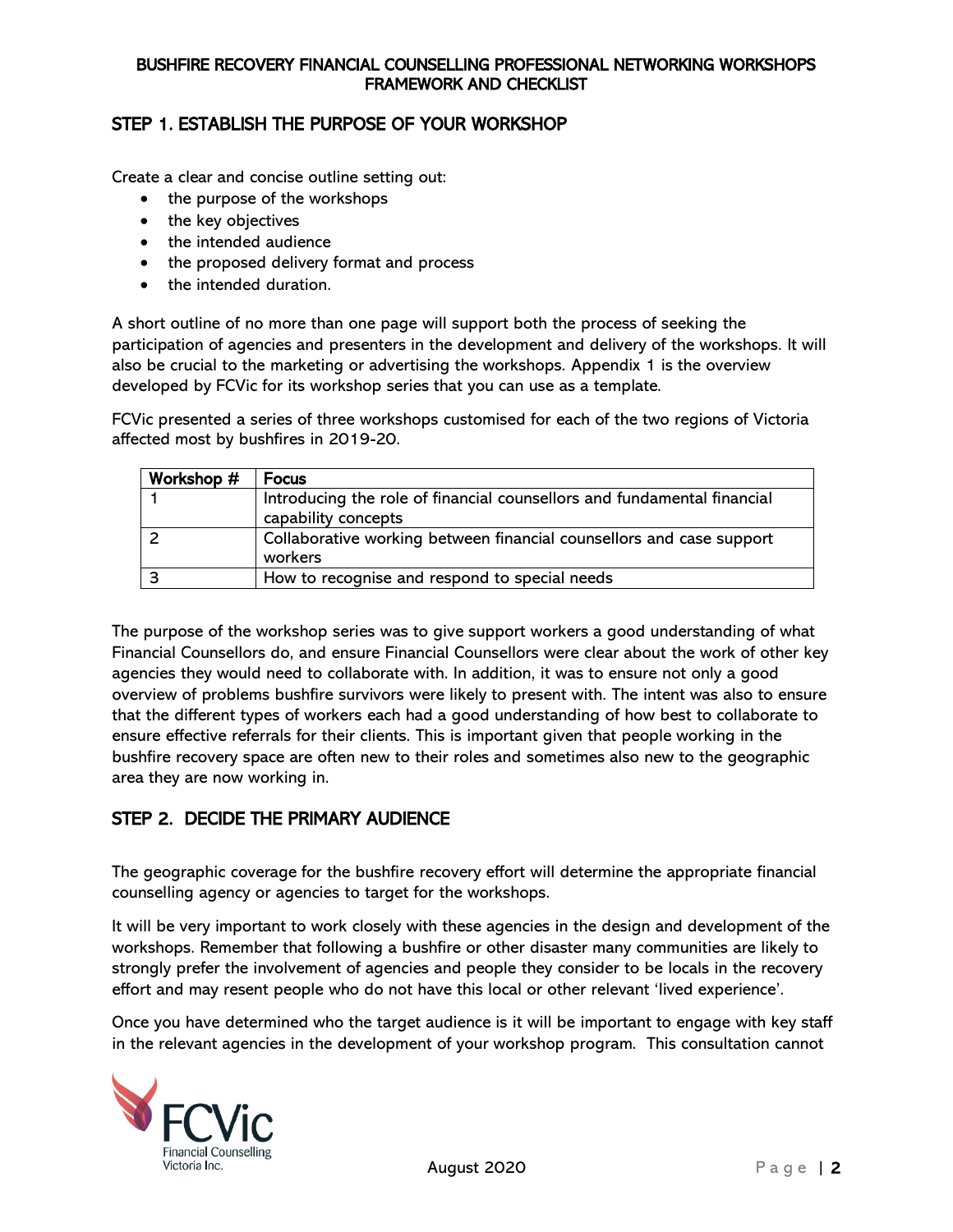start too early. It may for example include collaboratively determining the appropriate dates and times for the workshops.

In addition, it is important to ascertain who are the generalist social support agencies the local financial counsellors work with or could benefit by working with,

Remember there will also be indigenous support agencies that provide services to the area. Indigenous clients may be less likely to seek help from mainstream agencies and this will be a good time to strengthen the links with those agencies.

Also think about what specialist agencies deliver services clients will need. Specialist agencies to consider are likely to include rural financial counsellors, agencies dealing with family violence, community and other legal advice services, as well as the mental health support organisations that provide services to the area.

Within generic agencies there are often specific bushfire recovery support workers. They will be a key part of the audience you seek to engage.

# <span id="page-4-0"></span>STEP 3. CONSIDER FORMAT

Consider how long your workshop needs to be. Consider a workshop or workshop series of no more than 90 to 120 minutes each. Take into consideration that while training and networking is vital, people working in bushfire recovery are likely to feel pushed for time.

Online workshops need to balance the range of issues to be covered with the need for interactive sessions to hold people's attention and reinforce key messages. To achieve this, it is best to limit the number of presenters. In addition to allowing for questions after each presentation, you may want to set time, say half an hour for a panel discussion of questions from participants.

The desire for interactive workshops also means that you may want to utilise online meeting formats rather than webinars. Many people find formats that allow all attendees to see each other are more engaging than those that do not. This is manageable for quite large meetings (e.g. up to 100 people). Similarly, whether you use a meeting or webinar format the workshop will be more engaging if you allow participants to unmute themselves to ask their questions direct. Allow for the extra time this will take up.

# <span id="page-4-1"></span>STEP 4. SET THE WORKSHOP DATES

Once the dates for the workshops have been set circulate the one-page outline of the workshop to the agencies that are your intended audience.

Ask your target agencies to circulate the outline amongst their staff and encourage them to register so that you have an idea of your participants ahead of the date and can undertake more promotion as required. A more complete agenda for the workshops can be provided closer to the date with an event reminder.

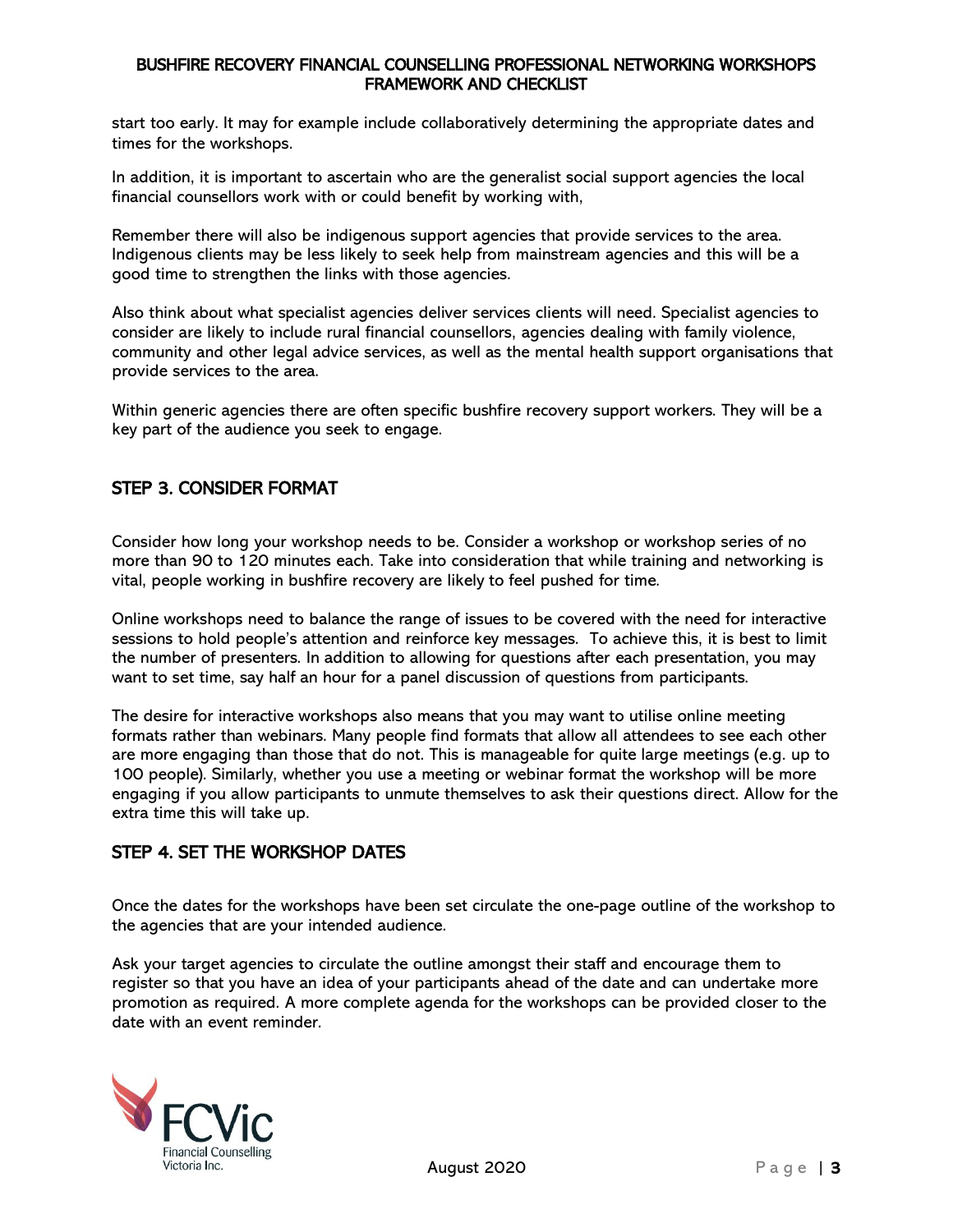# <span id="page-5-0"></span>STEP 5. DETERMINE THE WORKSHOP TOPICS

To determine the precise themes to be covered in your workshop it is imperative that you are informed by a good understanding of:

- The sociodemographic makeup of the population that will need support such as particular household groups, indigenous and ethnic populations, age groups
- The range of issues and information that will be useful for financial counsellors to provide to other support workers. For example, information about dealing with insurance, hardship policies of utility companies, negotiating with banks regarding debts and mortgages, identifying or being aware of financial abuse,
- The reasons for the higher incidence of family violence in disasters and that this is something all bushfire recovery workers need to be able to identify.
- That mental health issues are likely to be prevalent amongst both clients and workers. Workers need to be aware of the potential for vicarious trauma and how to get support to deal with this. Remember that some workers will themselves have been personally affected by the bushfires.
- The importance of culturally appropriate service provision.

A community development approach will help ensure that the design and the development of your workshops is well informed. As indicated in Step 2 this begins with the process of research into the agencies to invite. Using the 'snowball' research technique will also help confirm the key issues in the area to focus on. This approach involves initial contacts nominating other potential contacts through their networks, who could potentially contribute.

As noted above you might start by consulting the key agencies delivering financial counselling services that are active in your target area, If there is a strong, well-resourced social support agency such as the Red Cross or Anglicare or the local council they are likely to have a designated bushfire coordinator. You may find it useful to work closely with them in developing the workshops and identifying the presenters and networks that will be most useful to your target audience.

Appendix 2 provides templates you can use for ideas to develop your workshop agendas and running sheets.

# <span id="page-5-1"></span>STEP 6. CONFIRM YOUR SPEAKERS

Sorting out the key topics to be addressed in the workshops can take some time. The good news is that you can usually identify the most appropriate speakers to discuss those issues at the same time using the same snowball approach.

This can involve referrals and discussions with several different people before you identify the most appropriate presenter on a specific theme. While time consuming it is the beginning of the process of building the collaboration and partnerships between financial counselling services and other services and organisations that support the bushfire recovery effort.

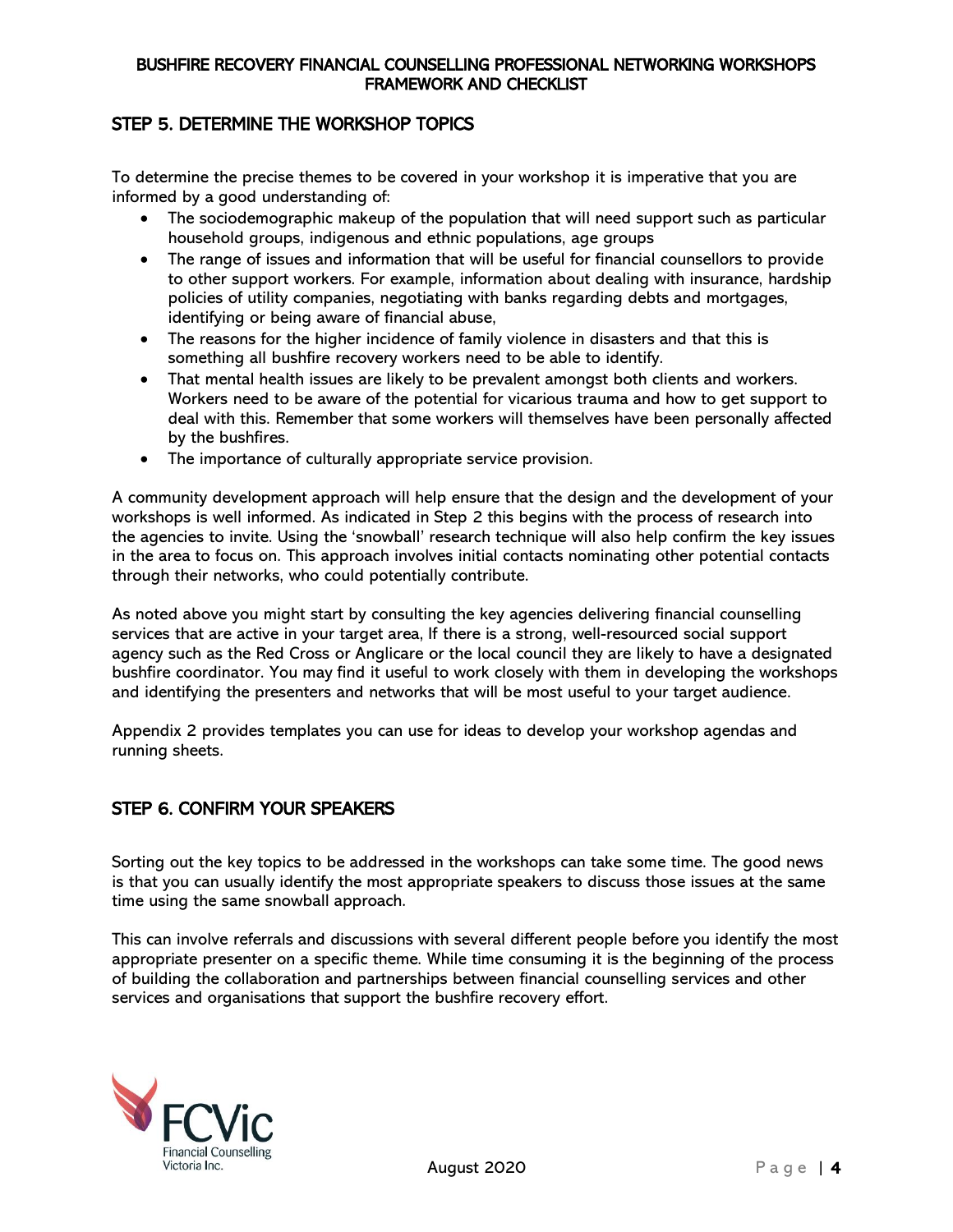# <span id="page-6-0"></span>STEP 7. LIMIT THE PRESENTATIONS AND USE CASE STUDIES

It is important to be clear with the presenters what you want and to confirm that by email including the date by which you want their slides – say three to four days before the workshop. This helps ensure you have them before the event, can suggest changes if required, and can easily compile a consolidated set that can be sent to attendees after the workshops.

Just as it is recommended you limit the number of presenters in a workshop, it is also suggested that you ask presenters to use only a small number of slides, say three or four. This is another way of helping keep presentations to time and promoting more time for discussion. It also allows for any glitches with technology.

Case studies are useful to communicate key messages. They can also show how agencies can collaborate to resolve a mutual client's problems. Encourage presenters to use them. Some services have also developed checklists to help you determine when to consult with them. These and other tools can be highlighted in the workshops and distributed afterwards.

It is important that presenters provide you with referral information and access points that can be sent out afterwards if not provided during the workshops, Participants may find a consolidated list of contacts particularly useful.

# <span id="page-6-1"></span>STEP 8. REMEMBER HOUSEKEEPING

Ensure your workshop facilitators are familiar with the meeting or webinar platform you are using. Ask the presenters to link in early so that you can introduce them to each other and sort out any connection issues.

Be prepared for presenters and audience members having trouble with connecting or unfamiliar with the technology and have someone available to assist other than the facilitator(s) of the workshop.

It can be helpful to divide up the facilitation tasks. For example, one person might be responsible for introducing the presenters and assisting them with any issues and another might manage the chat and or Q&A function. Take note of any queries or information that needs to be followed up and circulated after the workshop.

At the start of each workshop provide some housekeeping such as instructions on how participants can rename themselves, use the chat and or Q&A functions, how to mute or unmute and so on. This ensures that those who are less familiar with your online platform feel included from the start.

It is also useful to begin with icebreakers such as asking people to use the chat function to identify what agency they work with, where they are linking in from, what they are keen to learn about in the workshop, and even what the weather is like where they are right now. At the end of or during the workshop if there is a lull in proceedings for some reason you can also ask people to type in the chat box what key learnings they will be taking away.

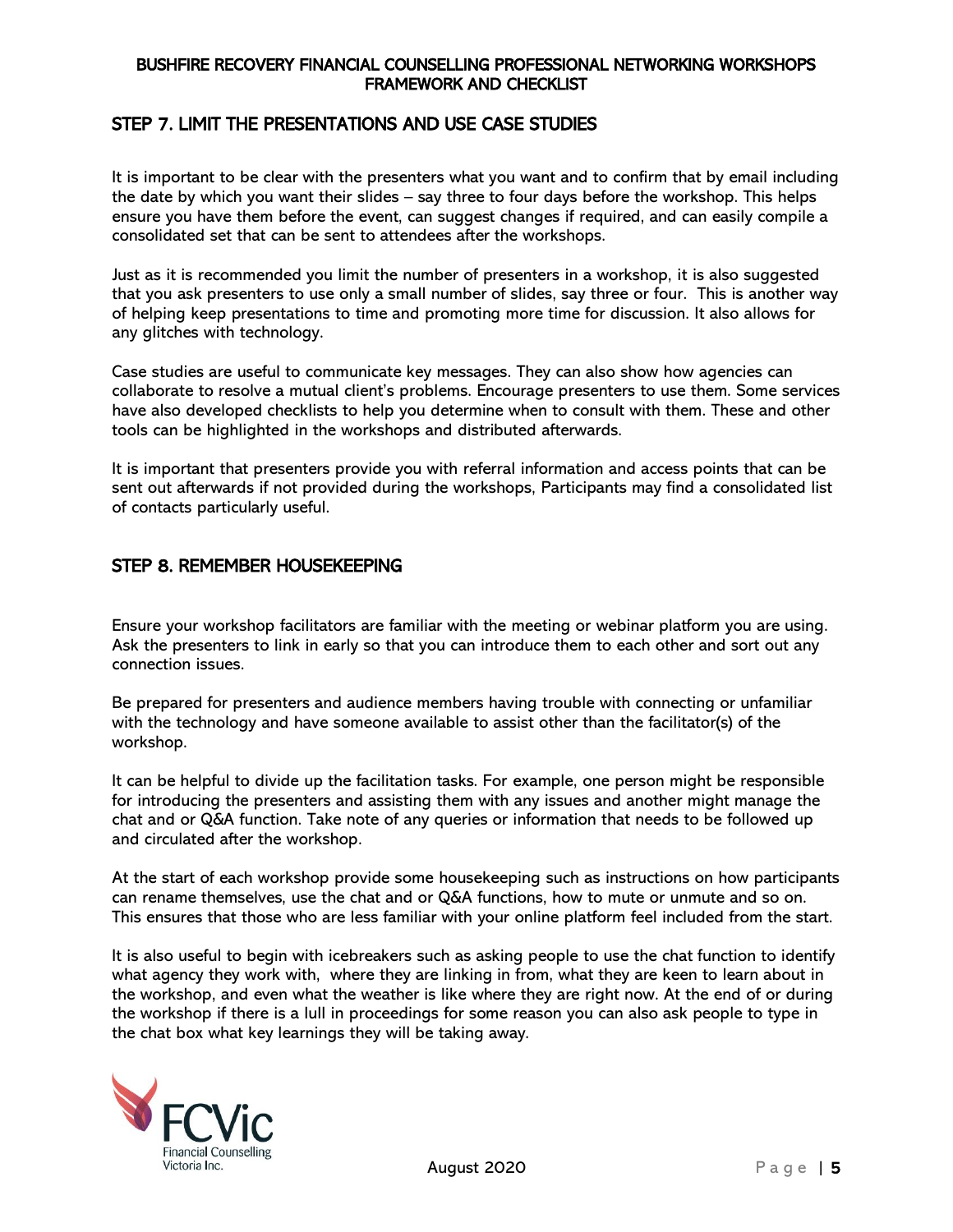# <span id="page-7-0"></span>STEP 9. AFTER THE WORKSHOP FOLLOW-UP INFORMATION

If you have asked attendees to register as suggested in Step 4 you will have the email contacts for all attendees.

You can circulate the presentations and any other information provided by presenters after the workshop including referral contact points for all organisations involved.

You can also send out any further information provided by the presenters or sourced following queries by the participants at the workshop. This could include web links and details of other organisations that can assist with the bushfire recovery

Information should be circulated within a week of each workshop.

# <span id="page-7-1"></span>STEP 10. EVALUATE AND ANALYSE TO INFORM FUTURE WORK AND COLLABORATION

You might want an evaluation of each workshop or one for the workshop series. At the very least you will want to know what participants found most useful, least useful, what topics they would like to know more about and what would most improve your workshop.

If you have not provided an immediate link to an evaluation survey at the end of the workshop you could circulate the link with the information sent after the workshop.

A general rule of thumb is that responses are more likely the faster the request for feedback is made. SurveyMonkey is a simple, free and easy to use tool for evaluation purposes.

Appendix 3 provides a template you can use to develop your own evaluation survey. It is suggested you invite your presenters along with all other attendees to complete the survey.

Analysis of your workshop evaluation responses will help you determine ways to improve future workshops. Along with comments and questions raised during the workshops themselves, the evaluation analysis will also help you to identify areas or themes for future work and collaboration.

This might include issues requiring advocacy or areas in which professional development for financial counsellors might be useful. It might also include the need for further online workshops or other activities to strengthen the networks your workshops have established.

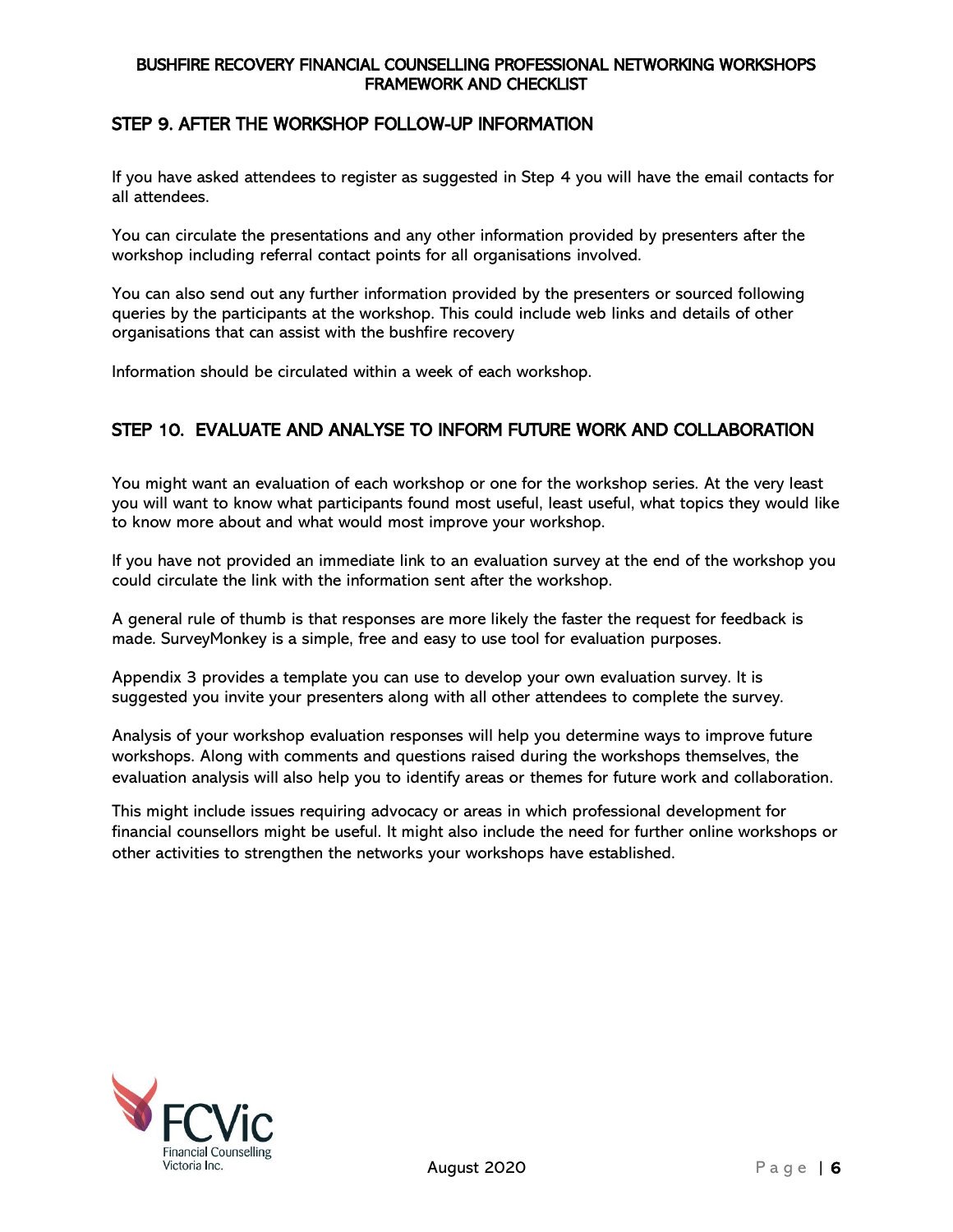# <span id="page-8-0"></span>Bushfire Recovery Financial Counselling Professional Networking Workshops Checklist

| <b>Action</b>                                                             | <b>Agency organisation/details</b> | Done |
|---------------------------------------------------------------------------|------------------------------------|------|
| Step 1. Establish your workshop<br>purpose                                |                                    |      |
| Step 2. Decide the primary audience                                       |                                    |      |
| Step 3. Consider format                                                   |                                    |      |
| Step 4. Determine the workshop topics                                     |                                    |      |
| Step 5. Set the workshop dates                                            |                                    |      |
| Step 6. Confirm your speakers                                             |                                    |      |
| Step 7. Limit the presentations and use<br>case studies                   |                                    |      |
| Step 8. Remember housekeeping                                             |                                    |      |
| Step 9. After the workshop follow-up<br>information                       |                                    |      |
| Step 10. Evaluate and analyse to<br>inform future work and collaboration. |                                    |      |

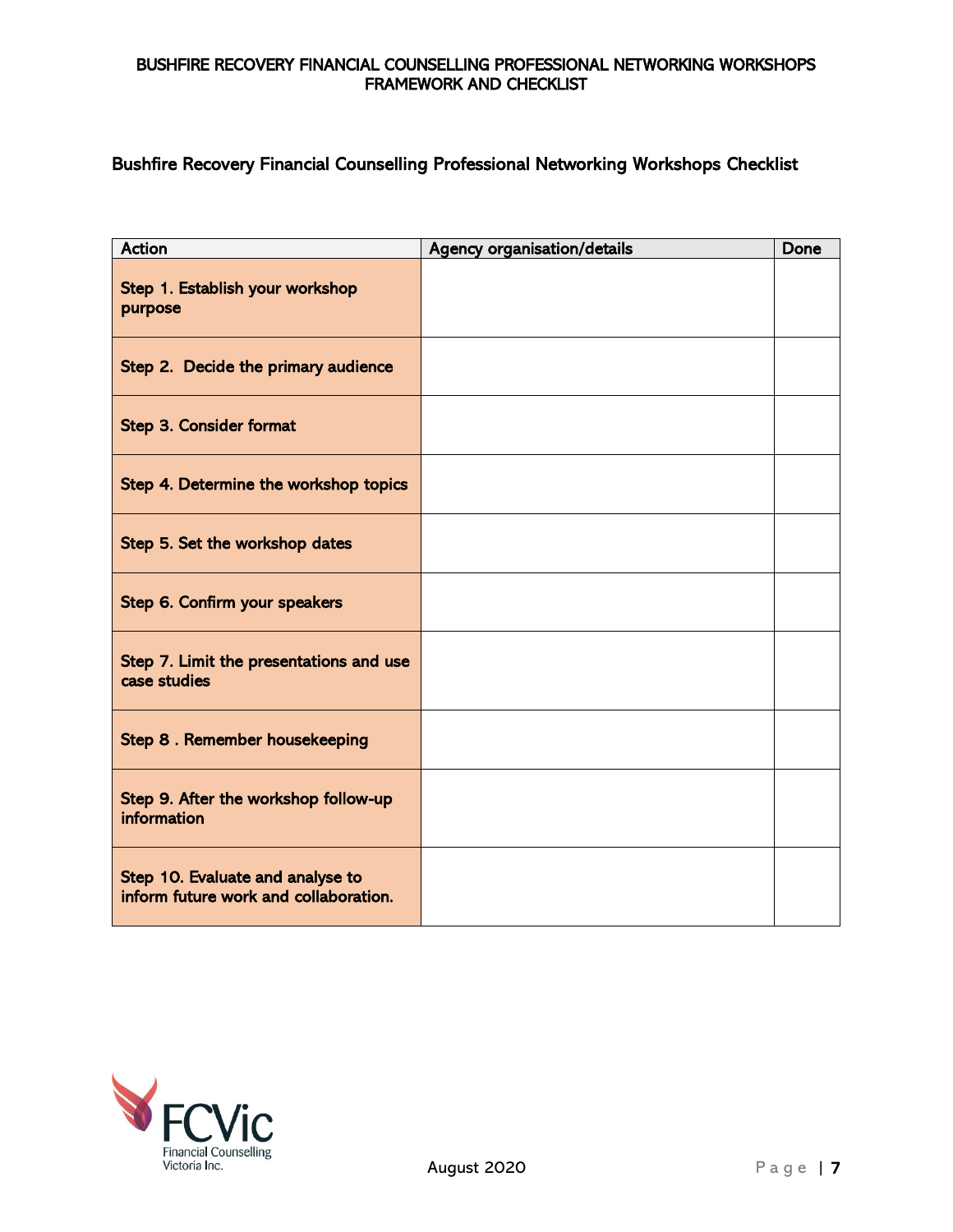# <span id="page-9-0"></span>Appendix 1. Concise Outline Of The FCVic Professional Networking Workshops April 2020

## **Purpose of the Workshops**

To facilitate the development of an efficient and effective referral process and collaborative working relationship between case support workers and financial counsellors and rural financial counsellors and potentially others e.g. legal/psychological support/Family Violence services that recognises the needs of, and provides relevant effective support for, people and communities affected by the bushfires.

#### **Objectives**

Ensure all case support program workers have:

- an understanding of the different roles of case support, case management, generalist and rural financial counselling
- an understanding of good practices in relation to assessment, referrals and working together for effective client support
- opportunities to build working relationships particularly in the light of COVID virus imperative to have minimal face to face contact but rather to work remotely .

And that financial counsellors and rural financial counsellors have:

- an understanding of multiple non-financial issues their clients and or their families may be experiencing,
- an understanding of services their clients may need to assist with non-financial issue and how best to work effectively with these services

#### **Intended audience**

Bushfire case support workers, their team leaders and managers 1800 workers, Indigenous case support workers and managers in East Gippsland and the North East.

Bushfire financial counsellors, their team leaders and managers to attend to encourage alliance building and developing collaborative processes for triage, assessment and referrals.

#### **Proposed delivery**

Three workshops of no more than 1.30 hours for each region (East Gippsland and North East Victoria) .

Online Streaming via zoom (or similar) will allow the workshops to be interactive. However, they may be recorded so that agencies can utilize them as webinars post the live workshops. During the livestream presenters will be supported by a co-facilitator managing the chat function. Participants will be encouraged to make comments in the textual chat function, polls as well as opportunities for verbal Q&A moderated by the co-facilitator. .

PowerPoints with key points, case studies or scenarios will be provided for each topic covered in each workshop

Delivery late April to early May .

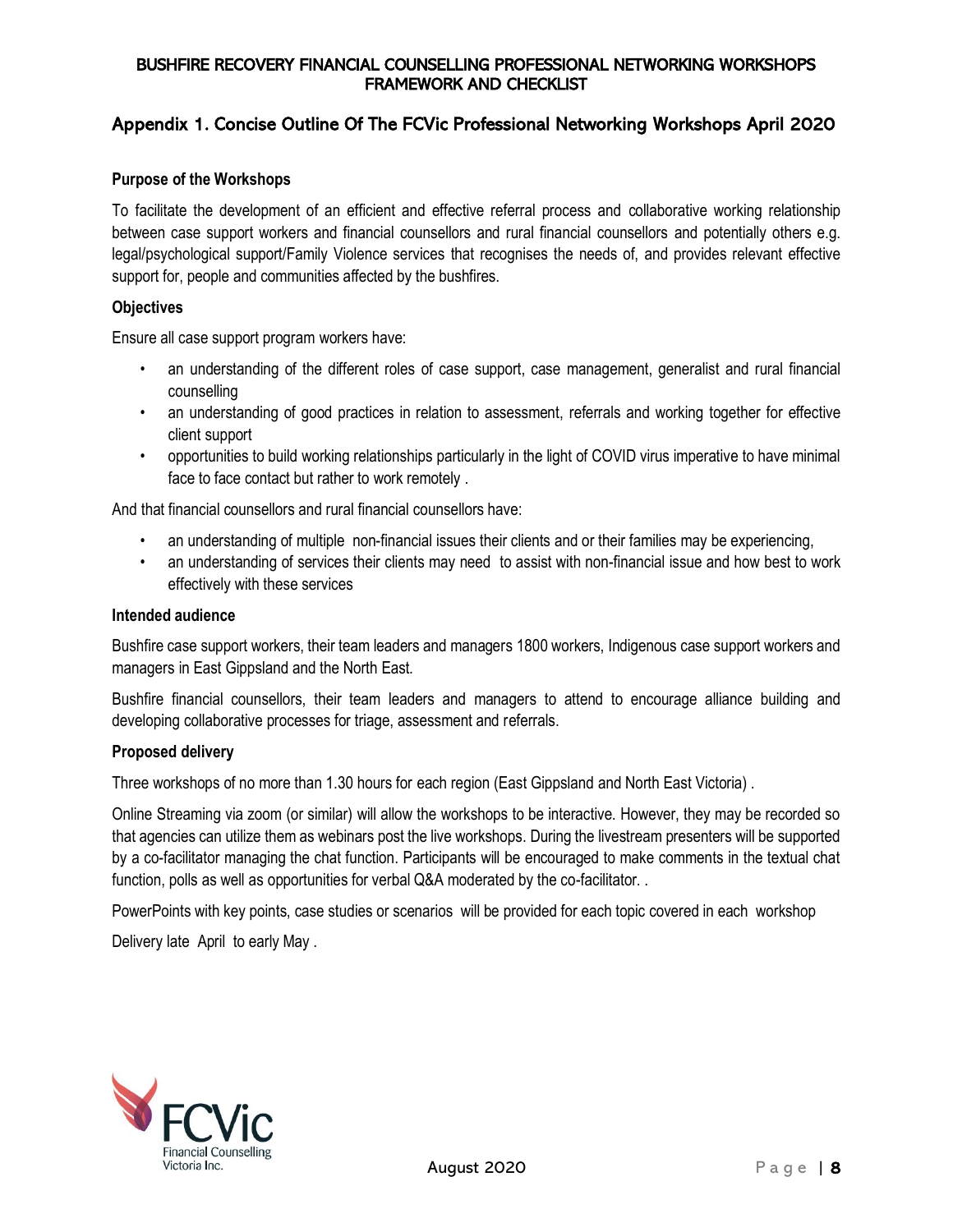# <span id="page-10-0"></span>Appendix 2. FCVic Professional Networking Bushfire Recovery Workshops Running Sheets

| <b>WORKSHOP ONE - RUNNING SHEET</b><br>THE ROLE OF FINANCIAL COUNSELLORS AND FUNDAMENTAL FINANCIAL CAPABILITIES   |                                               |               |                         |
|-------------------------------------------------------------------------------------------------------------------|-----------------------------------------------|---------------|-------------------------|
| <b>Topic &amp; Content</b>                                                                                        | <b>Presenters</b>                             | <b>Time</b>   | <b>PowerPoint</b>       |
| Set Up Participants invited to log on at least 5 mins before                                                      | 9.20 Bev & Meredith & Tanja                   |               |                         |
| session starts to set up their computer systems                                                                   | Set up PowerPoint Check Chat and Q&A settings |               |                         |
|                                                                                                                   | 9.25 panellists join check videos microphones |               |                         |
| 1. Welcome & introduction                                                                                         | 10 mins                                       | 9.30<br>am    | 3PowerPoint             |
| <b>Welcome to Country</b>                                                                                         |                                               |               |                         |
| Purpose and Outline of the session:                                                                               | Sandy Ross                                    |               |                         |
| The Webinar Process                                                                                               |                                               |               |                         |
| Recording; Attendees on mute; Raise issues during<br>presentations via Q&A, can have verbal discussion discussion | <b>Bev Kliger</b>                             |               |                         |
| if their computer speakers are OK - Meredith will manage this                                                     |                                               |               |                         |
| Ask people to state via the chat function where they are                                                          |                                               |               |                         |
| logging in from e.g. home or office & geographic location                                                         |                                               |               |                         |
| Roles of financial counsellors:<br>1.                                                                             | 40 Mins                                       | 9.40 am       | <b>PowerPoint</b>       |
|                                                                                                                   | a. Margie Tickner                             |               | At minimum              |
| generalist financial counsellors (FC)<br>a.                                                                       | <b>Upper Murray</b>                           |               | lots                    |
|                                                                                                                   |                                               | 10 mins       |                         |
| rural FCs.<br>b.                                                                                                  | b.Chris Howard Ag Biz                         | presentation  |                         |
| Include a discussion of what is seen as the role of                                                               | Assist                                        | Include       |                         |
| generalist case support workers<br>a)                                                                             | c.Jarryd Williams Gateway                     | questions     |                         |
|                                                                                                                   | Health Bushfire recovery                      | after each    |                         |
| Indigenous case support workers and Indigenous workers<br>b)<br>other than FCs                                    | program manager Gateway                       |               |                         |
|                                                                                                                   | Case                                          | 10 mins       |                         |
|                                                                                                                   |                                               | questions &   |                         |
|                                                                                                                   | d. Amy Green Indigenous                       | discussion    |                         |
|                                                                                                                   | case support                                  |               |                         |
| 2. Basic financial capabilities:                                                                                  | 40 mins                                       | 10.10 am      | <b>PowerPoints</b>      |
| basic information regarding financial matters<br>a. Update on grants available for individuals and                | Anglicare Tracey Grinter                      | 15 min        | lots                    |
| communities, bushfire related and general                                                                         |                                               | <b>Tracey</b> |                         |
| b. Update on hardship policies, for example for energy                                                            | Sandy Ross FCVIC for                          | 5 mins        |                         |
| companies and banks                                                                                               | CALC - insurance                              | Sandy         |                         |
| Basic insurance information including other sources of<br>C.                                                      |                                               |               |                         |
| help on insurance matters (e.g. CALC)                                                                             |                                               | 20 minutes    |                         |
|                                                                                                                   |                                               | discussion    |                         |
| 3. Summary of Key Messages of the Workshop                                                                        | 10 mins                                       | 10.50 am      | 1 PowerPoint            |
| Noting any questions that require follow up<br>Key Issues raised in the Webinar                                   | <b>Bev Kliger</b>                             |               | with contact<br>details |
| Finish                                                                                                            |                                               |               | 11.00 am                |
|                                                                                                                   |                                               |               |                         |

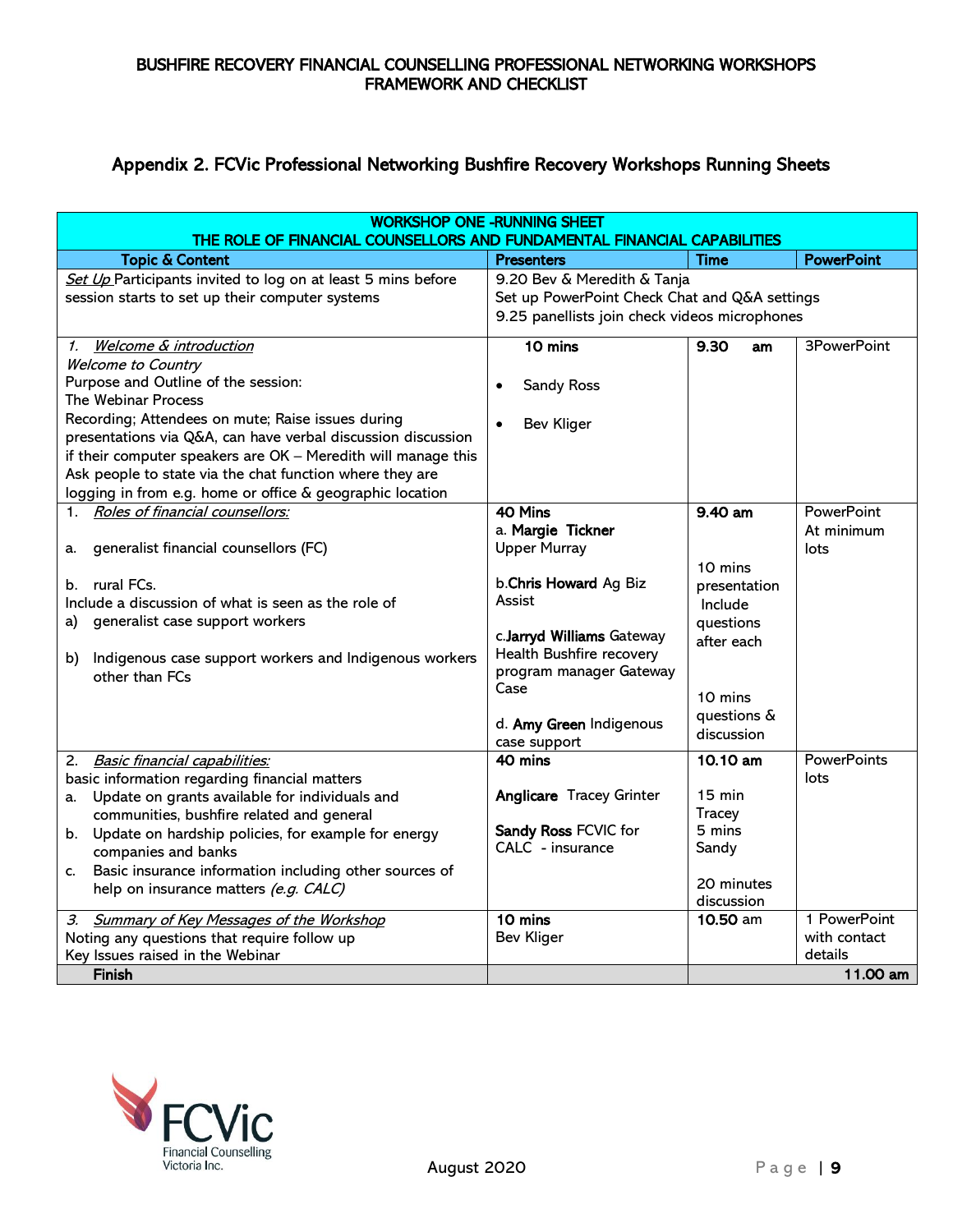| WORKSHOP TWO - NORTH EAST<br><b>COLLABORATIVE WORKING PROCESS BETWEEN FINANCIAL COUNSELLORS AND CASE SUPPORT WORKERS</b> |                                             |                    |                                   |
|--------------------------------------------------------------------------------------------------------------------------|---------------------------------------------|--------------------|-----------------------------------|
| <b>Topic &amp; Content</b>                                                                                               | <b>Presenters</b>                           | <b>Time</b>        | <b>PowerPoint</b>                 |
| Set up Panellists invited to login least 10-5-mins before session starts to set up their                                 |                                             | 9.20 am            |                                   |
| computer systems                                                                                                         |                                             |                    |                                   |
| 1. Welcome & introduction                                                                                                | <b>Sandy Ross</b>                           | 9.30 am            | 3                                 |
| Purpose: To assist understand how best to work with each other and                                                       | <b>EO FCVic</b>                             |                    | <b>PowerPoint</b>                 |
| make referrals to meet clients' needs                                                                                    | Joint facilitators                          | 10 mins            |                                   |
| use chat where they are logging in from e.g. place & location                                                            | <b>Bev Kliger</b><br><b>Meredith Carter</b> |                    |                                   |
|                                                                                                                          |                                             |                    |                                   |
| Assessment and Triggers for Referrals between CS workers and<br>2.                                                       |                                             | 9.40am             | 4 Power                           |
| FCs                                                                                                                      | <b>Scott Pape</b><br>Volunteer FC           |                    | points                            |
| Scott Pape -Importance of the role of FC, own experience                                                                 | Anglicare                                   | (30 Min)<br>5 mins | 2 case                            |
| Tracey Grinter -                                                                                                         |                                             |                    | studies or                        |
| How to identify financial & non -financial issues,<br>$\circ$                                                            | <b>Tracey Grinter</b>                       | 10 mins            | scenarios                         |
| What needed with a referral?<br>$\circ$<br>Intake & Assessment                                                           | Anglicare                                   | presentation       | per Power                         |
| $\circ$<br>Q&A what people think is important information for FCs and where to                                           |                                             |                    | Point)                            |
| obtain it & if there should be a in a FC referral form?                                                                  |                                             | 15 minutes         |                                   |
|                                                                                                                          |                                             | questions &        |                                   |
|                                                                                                                          |                                             | discussion         |                                   |
| Working Together - How to determine which worker/agency is<br>З.                                                         | Chris Howard -                              | 10.05 am           | <b>PowerPoints</b>                |
| the primary client contact - case manager                                                                                | Agbiz Assist Rural                          |                    | (case                             |
| Chris Howard - Agbiz Assist Rural FC - Case Studies<br>$\bullet$                                                         | FC.                                         | 50 mins            | studies)                          |
| Heather Cassidy - UMFC<br>$\bullet$                                                                                      | <b>Heather Cassidy</b>                      |                    |                                   |
| Pou Vaeau - VACCA When and how to refer to an Indigenous<br>$\bullet$                                                    | <b>UMFC</b>                                 | 5 minutes each     |                                   |
| case support                                                                                                             |                                             |                    |                                   |
| Renee Hayden CEO apma healthcare psychological support                                                                   | Pou Vaeau VACCA<br>Indigenous case          |                    |                                   |
| Gateway Health Team Leader Jarryd Williams available for comments                                                        | support                                     | 15 mins            |                                   |
| and discussion on referring to case support workers                                                                      |                                             | questions &        |                                   |
|                                                                                                                          | Renee Hayden                                | discussion         |                                   |
|                                                                                                                          | CEO Apma                                    |                    |                                   |
|                                                                                                                          | healthcare.                                 |                    |                                   |
| 4. Summary of Key Messages of the Workshop                                                                               | Facilitator                                 | 10.55 am           | $\mathbf{1}$                      |
| Noting any questions that require follow up                                                                              |                                             | 5 mins             | <b>PowerPoint</b><br>with contact |
|                                                                                                                          |                                             |                    | details                           |
|                                                                                                                          |                                             |                    |                                   |
| Finish & TOTAL TIME                                                                                                      |                                             | 11.00 am           |                                   |
|                                                                                                                          |                                             | 1.35 hours         |                                   |

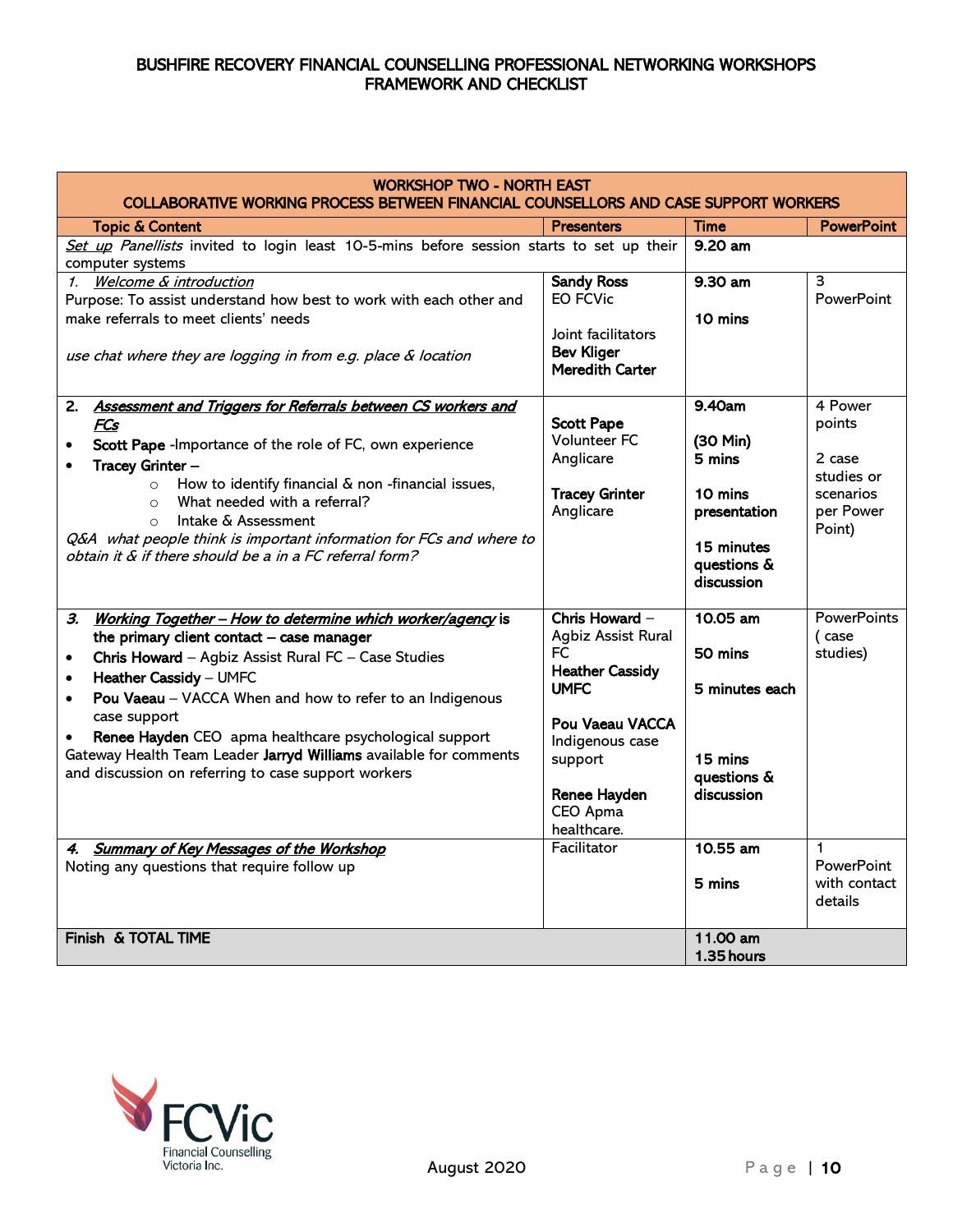| WORKSHOP THREE - HOW TO RECOGNISE AND RESPOND TO SPECIAL NEEDS                                                                                                                                                                                                                                                                                                                                                                          |                                                                                                                                                                                                                                                                                                                                                                                                                                                                                                                                                                                                                                                                                 |                                                                                                                                                                                                                                                           |  |
|-----------------------------------------------------------------------------------------------------------------------------------------------------------------------------------------------------------------------------------------------------------------------------------------------------------------------------------------------------------------------------------------------------------------------------------------|---------------------------------------------------------------------------------------------------------------------------------------------------------------------------------------------------------------------------------------------------------------------------------------------------------------------------------------------------------------------------------------------------------------------------------------------------------------------------------------------------------------------------------------------------------------------------------------------------------------------------------------------------------------------------------|-----------------------------------------------------------------------------------------------------------------------------------------------------------------------------------------------------------------------------------------------------------|--|
| <b>Presenters</b>                                                                                                                                                                                                                                                                                                                                                                                                                       | <b>Presenters</b>                                                                                                                                                                                                                                                                                                                                                                                                                                                                                                                                                                                                                                                               |                                                                                                                                                                                                                                                           |  |
| 1. Introduction<br>Welcome<br>Acknowledgement of Country<br>Introduction of Facilitators: Bev<br>Kliger and Meredith Carter<br>Purpose: To enhance Bushfire<br>workers understanding of how to<br>work collaboratively in the current<br>environment with multidisciplinary                                                                                                                                                             | 9.30 am<br>10 mins<br><b>Sandy Ross Financial Counsellors</b><br>Victoria CEO<br>Manage chat discussion and Q&A                                                                                                                                                                                                                                                                                                                                                                                                                                                                                                                                                                 | Panellists invited to log in 10 mins<br>before session start time<br>PowerPoints:<br>Session title<br>Acknowledge country<br>Purpose of session<br>Facilitators via chat or live:<br>Ask people where they are logging<br>in from e.g. place and location |  |
| and specialist services such as legal<br>and family violence                                                                                                                                                                                                                                                                                                                                                                            |                                                                                                                                                                                                                                                                                                                                                                                                                                                                                                                                                                                                                                                                                 | Check people can hear and see ok<br>Explain Q&A Function                                                                                                                                                                                                  |  |
| <b>Recognising Special Needs</b><br>2.                                                                                                                                                                                                                                                                                                                                                                                                  | 9.40 am                                                                                                                                                                                                                                                                                                                                                                                                                                                                                                                                                                                                                                                                         |                                                                                                                                                                                                                                                           |  |
| Aim: To help participants<br>٠<br>understand:<br>How best to identify and work<br>٠<br>across a range of concerns<br>including mental health,<br>housing, and legal issues,<br>financial abuse and coercion,<br>other family violence.<br>The range of services available<br>٠<br>at key multidisciplinary<br>agencies and specialist services<br>What issues these agencies are<br>$\bullet$<br>seeing, and<br>Referral pathways.<br>٠ | 1 hour: 10 mins ea inc questions)<br><b>Amanda Lamont Towong Shire</b><br>Manager, Case support<br>/recovery workers<br>Jackie Eckert Gateway General<br>$\bullet$<br>Manager, Population Health,<br>Planning & Performance<br>confirmed<br><b>Sheri Moulton Upper Murray</b><br>$\bullet$<br><b>Family Care Director Client</b><br><b>Services</b><br>Nikita Rinaldo Centre Against<br>$\bullet$<br><b>Violence Specialist Family</b><br>Violence Worker -<br>Sarah Rodgers Hume Riverina<br>$\bullet$<br><b>Community Legal Service-</b><br>Manager & Principal Lawyer -<br><b>Cecily Fletcher DHHS Bushfire</b><br>$\bullet$<br>Social Recovery Liaison<br>Ovens Murray Area | PowerPoints with key messages,<br>case studies or scenarios<br>Facilitators<br><b>Manage PowerPoints</b><br>Spotlight speaker<br>Invite people to post questions for<br>speakers in Q&A box                                                               |  |
| 3. Summary of Key Messages<br>Collaborative Approach - Warm<br>Referrals / Secondary consultations                                                                                                                                                                                                                                                                                                                                      | 10.40 am<br>15 mins<br><b>Facilitators and Panellists</b>                                                                                                                                                                                                                                                                                                                                                                                                                                                                                                                                                                                                                       | PowerPoint to include contact<br>details for regional agencies                                                                                                                                                                                            |  |
| 4. Session Close<br>Sandy Ross CEO FCVica                                                                                                                                                                                                                                                                                                                                                                                               | 10.55 am<br>5 mins                                                                                                                                                                                                                                                                                                                                                                                                                                                                                                                                                                                                                                                              | Note any questions that require<br>follow up                                                                                                                                                                                                              |  |
| <b>Finish</b>                                                                                                                                                                                                                                                                                                                                                                                                                           |                                                                                                                                                                                                                                                                                                                                                                                                                                                                                                                                                                                                                                                                                 | 11.00 am hours                                                                                                                                                                                                                                            |  |